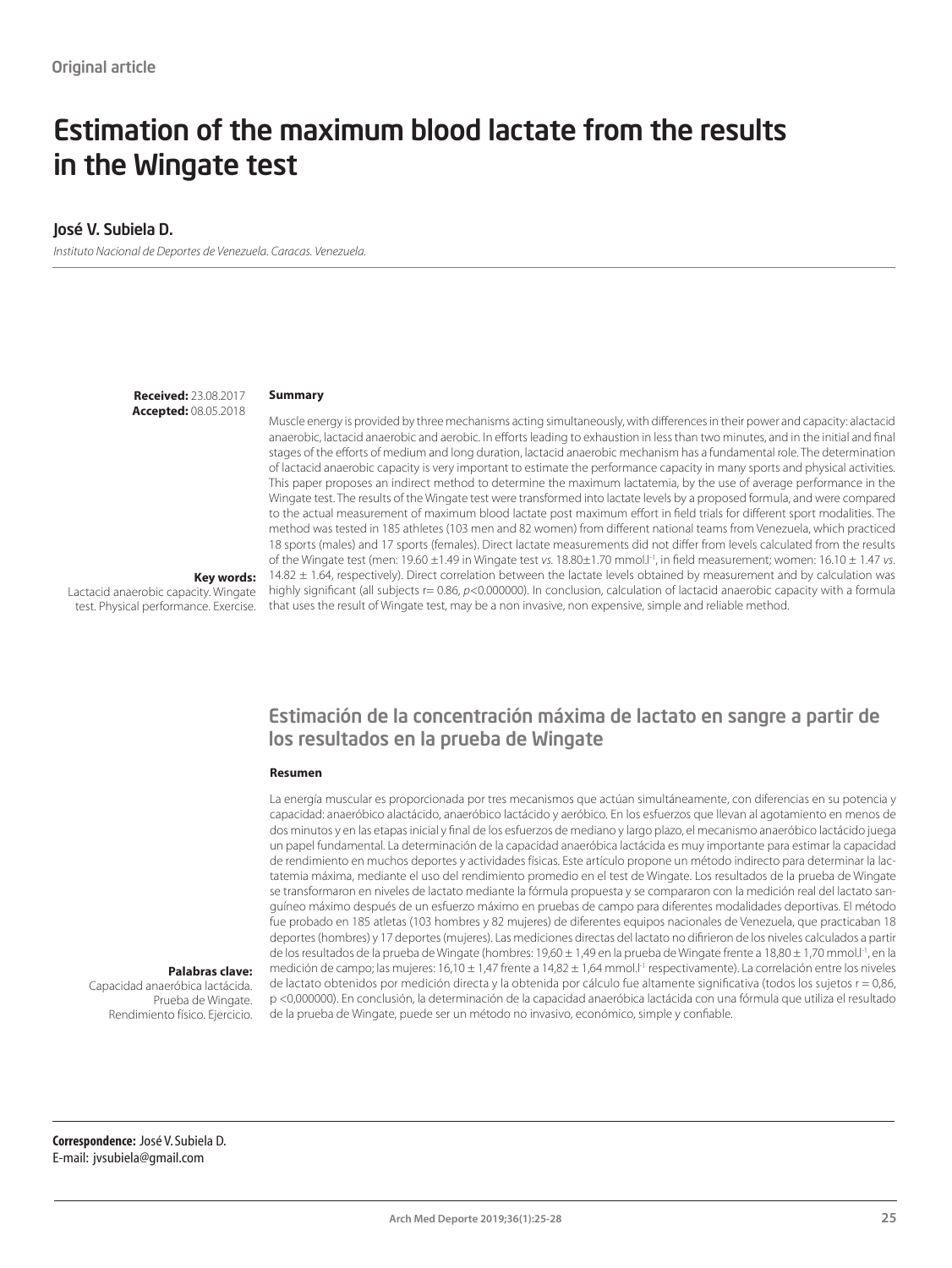# Introduction

Anaerobic source of energy, and more specifically the lactacid mechanism, is critical to the performance in efforts leading to exhaustion in less than two minutes, as well as at the start and the end of long duration efforts<sup>1,2</sup>.

Lactacid capacity mechanism is closely linked to the ability of lactate production. In this sense it is important to know it, in order to evaluate the anaerobic capacity and its response to training.

Although some methods have been developed for the indirect determination of blood lactate<sup>3-6</sup>, as far as we know, there is no evidence for the indirect determination of blood lactate from the Wingate test.

This paper proposes a method to estimate lactate production from average performance in the Wingate test, avoiding the direct determination by the extraction of capillary blood samples.

# Material and method

#### **Subjects**

Subjects included were 103 men and 82 women, all members of various sport teams of national and international category of Venezuela, who voluntarily agreed to participate in this study. They were asked to sign a written consent; in underage cases this was done by their legal representatives. Biometric characteristics of the groups are presented in Table 1. Male subjects practiced 18 different sports and female subjects 17 sports (Table 2). Most of them were on the pre competitive period of their training program.

#### Wingate test

All subjects performed two Wingate tests<sup>7,8</sup> of 30 seconds duration with a charge equivalent to 7.5% of their body weight on a Monark cycle ergometer model 894 Ea, with a recovery period of 180 minutes between the two tests. The best result was used for the comparison with that of the field test.

#### Field Test

Forty eight hours after the Wingate test, the athletes performed various field exercises, according to the practiced sport of each subject. In those who were in aquatic sports, two 100-meter freestyle swimming tests were applied. Cyclists in their specialties performed twice 750 meters at the speed track. Skaters and ski sports did two 750 meters tests at the skating rink with skates. All others performed two 400-meter races at the track. In all cases the athletes were requested to undertake maximum efforts. The interval between tests was 10 minutes. After each test, blood samples were taken from the earlobe, previously cleaned

#### **Table 1. Biometric data.**

| <b>Subjects</b> | Age (years)      | Height (cm)      | Weight (kg)       |
|-----------------|------------------|------------------|-------------------|
| Men             | $23.2 \pm 6.62$  | $173.1 \pm 7.13$ | $73.68 \pm 11.34$ |
| Women           | $20.63 \pm 4.11$ | $158.5 \pm 8.24$ | $56.23 \pm 8.78$  |

#### **Table 2. Distribution of the athletes in different sports.**

| <b>Sports</b>         | <b>Men</b>     | <b>Women</b>   |
|-----------------------|----------------|----------------|
| <b>Athletics</b>      | 14             | $\overline{2}$ |
| <b>Basketball</b>     | 5              | $\overline{7}$ |
| Boating               | 8              | 1              |
| Boxing                | $\overline{4}$ |                |
| Cycling               | 8              | 6              |
| Hockey turf           |                | 10             |
| Judo                  |                | 1              |
| Karate                |                | $\overline{2}$ |
| Kempo                 | 5              | $\overline{2}$ |
| Modern pentathlon     | 6              | $\mathbf{1}$   |
| Nordic skiing         | $\overline{2}$ |                |
| Olympic wrestling     | 6              |                |
| Rhythmic gymnastics   |                | $\overline{4}$ |
| Rowing                | $\mathbf{1}$   |                |
| Rugby                 |                | 5              |
| Sailing               |                | $\overline{2}$ |
| Synchronized swimming |                | 14             |
| Skating               | $\overline{2}$ |                |
| Soccer                | $\overline{7}$ |                |
| Softball              |                | 3              |
| Surfing               | $\overline{4}$ |                |
| <b>Table tennis</b>   | 6              |                |
| Triathlon             | $\overline{4}$ | 3              |
| Volleyball            | 17             | 6              |
| Water polo            | $\overline{2}$ | 13             |
| Wushu                 | $\overline{2}$ |                |
| <b>Total</b>          | 103            | 82             |

and dried, at 1, 3, 5, 7 and 10 minutes. Sampling was interrupted when a measurement was obtained at a figure lower than the preceding assessment.

Blood lactate concentration was assessed by a miniphotometer (Miniphotometer Plus LP20, Dr Lange, Berlin, Germany). The best value in any of the measurements was considered for statistical analysis.

#### Transformation of the results of Wingate test into lactate levels

A formula was developed to transform the average power in watts Wingate test (Wa) in energy units (Kcal), then the result is converted to lactate values (mmol), taking as reference the caloric equivalent of lactate (0.222 Kcal/g)<sup>9-11</sup>. In order to calculate the lactate concentration in mmol/l, it is necessary to know the total lactate production, for which the body water volume must be calculated, since lactate is evenly distributed in all body fluids except in the transcellular fluid (synovial, cerebrospinal fluid, vitreus humor…), reaching similar concentrations 3-5 minutes after the activity<sup>12,13</sup>. The water content of the body depends on the body fat content, so the body fat percentage was determined in all subjects<sup>14</sup>. The lean body weight was determined and based on this value; a water fraction of 0.70 was assumed. All of the subjects studied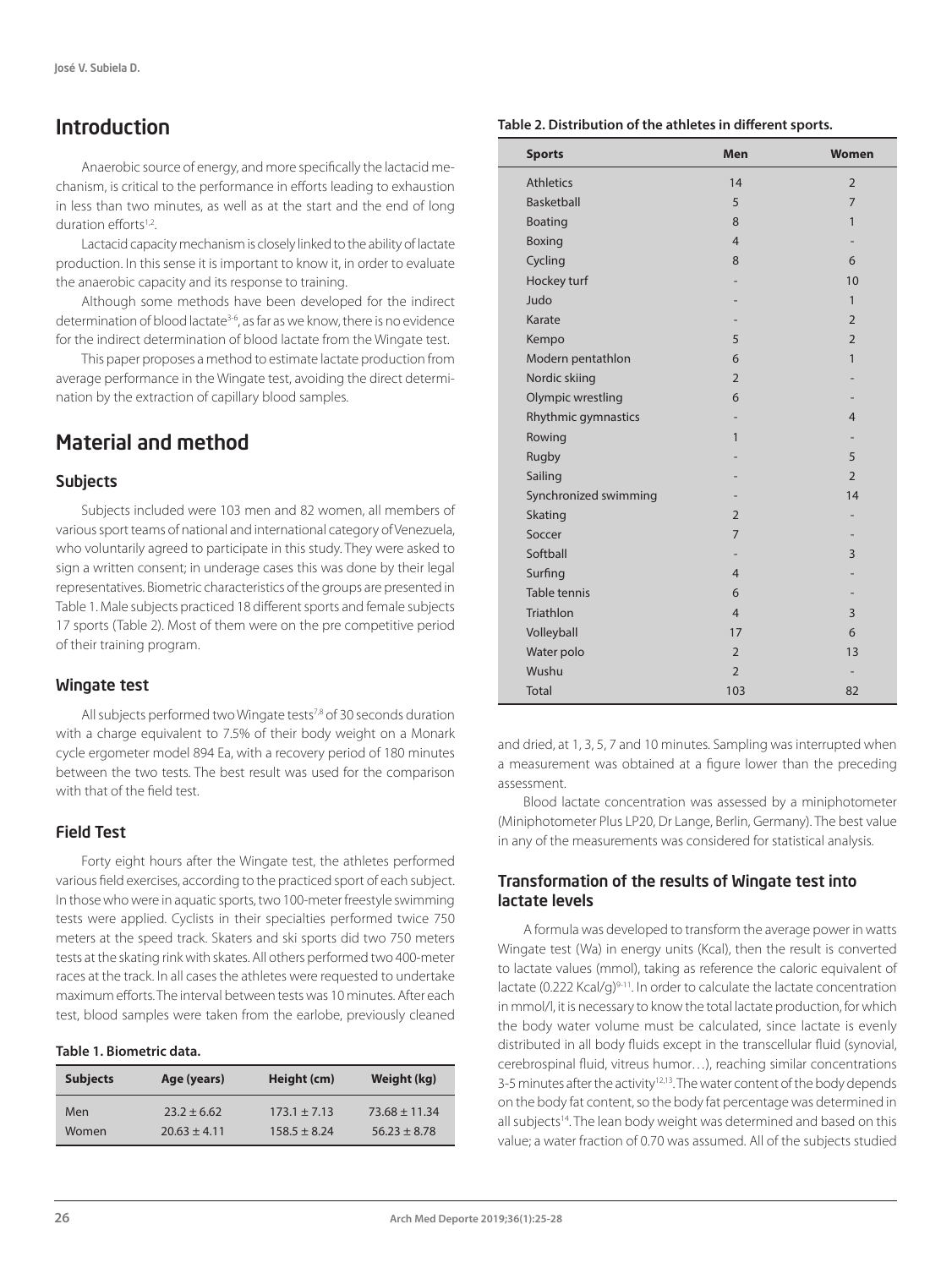**Figure 1. Correlation of lactate values calculated form the Wingate** 

had a percentage of fat between the limits accepted for age and sex. and even a relevant percentage of the subjects studied had values lower than the normal lower limit, particularly in endurance sports.

Parameters were expressed in the following terms:

La (mmol.<sup>[-1</sup>) =  $[(Wa \times 0.06 \times 50.045) / (Wt \times 0.7)] / 2$ 

Where:

Wa = Wingate average value (watts).

Wt = Fat free body weight (kg)

#### Statistical analysis

Values are expressed as mean and standard deviation. Comparison between the determined and the calculated lactate levels was done with paired Student t test. Pearson method was used to calculate correlations between variables. Levels of *p*<0.05 were considered significant.

### **Results**

The comparison between the measured levels of lactate after the field test and the calculation form the result of the Wingate test are shown in Table 3. The differences were neither significant in the male nor in the female group.

The correlation between the calculated value in the Wingate test and the values obtained with the measurement of blood lactate in the field test, in the different exercises performed by subjects were: male *r* = 0,85; *p*< 0,000000 (Figure 1); women *r* = 0,74; *p*< 0,000000 (Figure 2); the whole value for the 185 subjects tested was  $r = 0.86$ ;  $p < 0.000000$ (Figure 3).

### **Discussion**

The Wingate test is a test widely used in the evaluation of athletes during the four last decades, and has been shown to be a good measure of the anaerobic alactacid and lactacid power, but it is also a good indicator of the lactácid capacity of the subjects.

The relationship between lactic acid production and muscle exercise was established more than 200 years ago<sup>15</sup>. And there is an obvious link between the maximum capacity of lactic acid production and the capacity of performance in efforts that lead to exhaustion between 30 and 120 seconds. Different lactate responses have been taken in relation to physical exercise to establish training criteria such as the lactic threshold (LT) and the maximum level of lactate in steady state (MLSS)15. These facts motivated us to present a non-invasive method for estimating the maximum lactate concentration.

The indirect tests that have been developed, have done so in order to calculate the critical speed in cycling in which the minimum level

**Table 3. Lactate levels calculated from the Wingate Test and measured at field (mmol.l-1).**

| <b>Subjects</b> | Wingate          | Field            |
|-----------------|------------------|------------------|
| Men             | $19.60 \pm 1.49$ | $18,80 \pm 1,70$ |
| Women           | $16.10 \pm 1.47$ | $14.82 \pm 1.64$ |



**Figure 2. Correlation of lactate values calculated form the Wingate test and the levels measured after the field test in 82 women.**



of lactate is reached, , which is the concentration that expresses the balance between the production and elimination of blood lactate, and others to determine the exercise intensity or running speed, or swimming that corresponds to the MLSS, as well as in other situations that